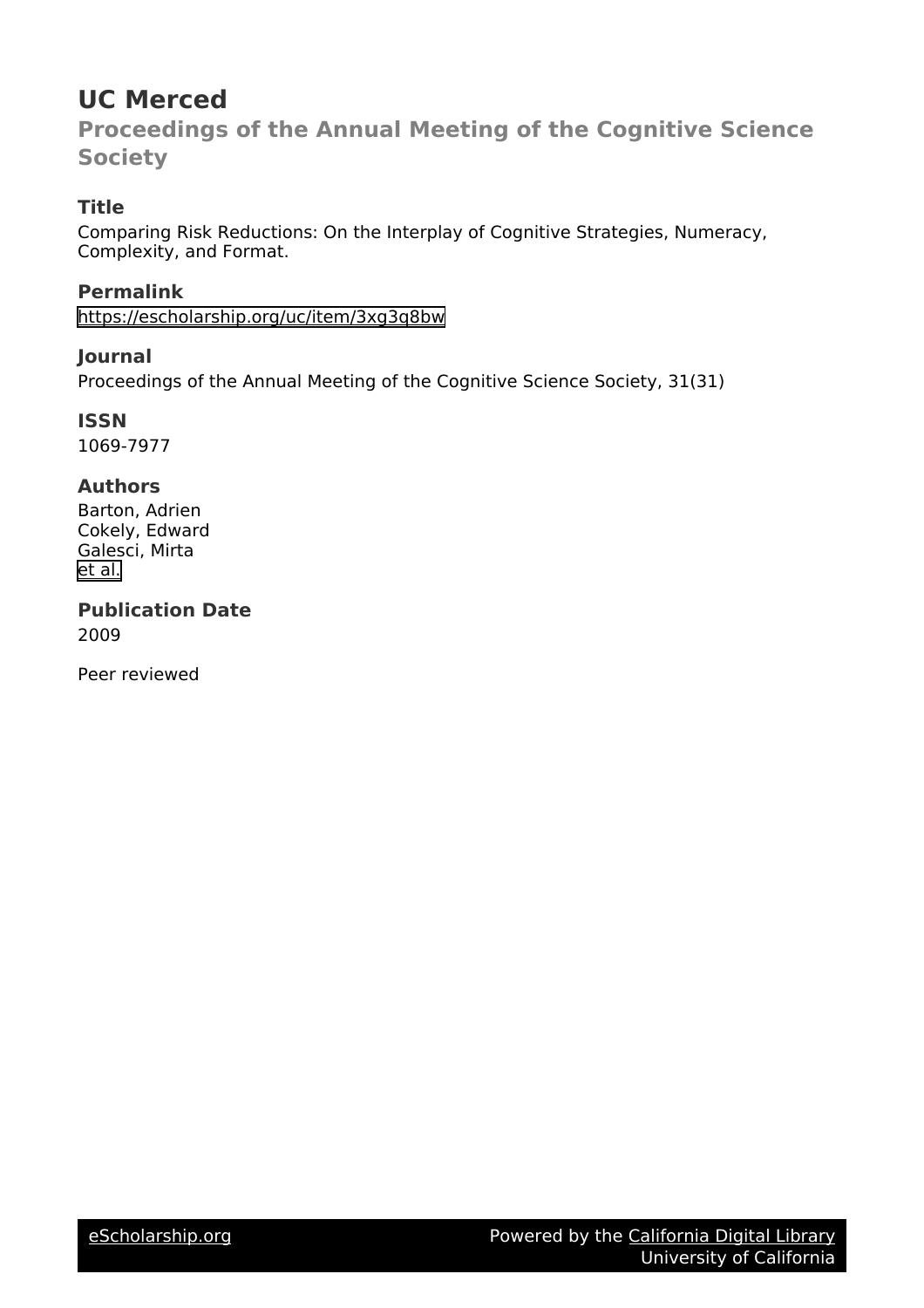# **Comparing Risk Reductions: On the Interplay of Cognitive Strategies, Numeracy, Complexity, and Format**

**Adrien Barton (barton@mpib-berlin.mpg.de) Edward T. Cokely (cokely@mpib-berlin.mpg.de) Mirta Galesic (galesic@mpib-berlin.mpg.de) Anna Koehler (koehler@mpib-berlin.mpg.de) Mario Haas (haas@mpib-berlin.mpg.de)** 

ABC, Max Planck Institute for Human Development, Lentzeallee 94, 14195 Berlin, Germany

#### **Abstract**

Effective communication of risks requires a theoretical understanding of the influences of cognitive and task constraints. We present progress toward the identification of performance parameters in an experiment that explores the dynamic interplay of four key risk communication variables (i.e., cognitive strategies, numeracy, complexity, and format). Specifically, we conducted a protocol analysis to trace the types of cognitive strategies used when comparing the helpfulness of two treatments. Variability in cognitive strategies was also examined as related to (1) format (expressed either as absolute or relative risk reductions in either a frequency or single-event probability format); (2) task difficulty; and (3) numerical skill. Results indicated that highly numerate people often effectively used more complex strategies. However, the performance advantage of highly numerate people only existed when comparing two relative risk reductions (which requires a complex strategy), but not when comparing two absolute risk reductions (which requires a simple strategy). A frequency format was also found to produce additional benefits in very difficult tasks (i.e., when comparing absolute and relative risk reductions). Generally, although strategies and accuracy are influenced by many factors, risk communication tended to be most transparent when presented in terms of absolute risk reductions.

**Keywords:** Risk communication; framing; risk reduction; frequency format; single-event probability; individual differences; numeracy; cognitive strategies; protocol analysis.

### **Introduction**

#### **Absolute and relative risk reductions**

How can we effectively communicate risks? The answer depends on the dynamic influences of skills, strategies, and task complexity and formats. For example, many studies have shown that the framing of risk information (i.e. the way the information is formatted) can have a large influence on judgments and decisions (Edwards, Elwyn, Covey, Matthews & Pill, 2001; Gigerenzer, 2003; Tversky & Kahneman, 1981). In particular, two indicators can be used in order to convey risk reductions afforded by a treatment including (1) the absolute risk reduction and (2) the relative risk reduction. Consider two groups of people: One is a trial group taking a treatment and the other is a control group. A definition of risk reduction requires the identification of the base-line risk (BL – i.e., the proportion of participants in the control group who have the disease) and the proportion of participants in the trial group who have the disease (T). Accordingly, an absolute risk reduction is defined as BL-T, and a relative risk reduction as (BL-T)/BL (note that a relative risk reduction is normalized to the base-line risk).

To illustrate potential sources of confusion, a relative risk reduction of 25% could mean a reduction in disease from 40% to 30% (corresponding to an absolute risk reduction of 10%) or from 0.4% to 0.3% (corresponding to an absolute risk reduction of only 0.1%). Relative risk reductions are often larger percentages than absolute risk reductions and thus may be perceived as more effective. For example, a relative risk reduction of 25% may be perceived as more effective than an absolute risk reduction of 0.1%, even when they are equivalent. This can be particularly problematic when the nature of the risk reduction (absolute or relative) is not explicitly stated. Of course, most treatments have negative side effects, which may affect subjective preferences for treatment. Nevertheless, given that relative risk reductions are normalized to the base-line risks they do not enable an accurate estimate of the trade-offs between benefits and side-effects (or costs).

Risk communication and risk reductions are not limited to medical treatments. Generally, the effect of every action which reduces any risk can be expressed as a relative or an absolute risk reduction (e.g., an education program to reduce risky driving behavior). Therefore, it is crucial to develop a detailed theory that will allow effective communication of risks to the public, to policy makers, and to those who routinely deal with risk (e.g., physicians, bankers).

#### **Study of biases in comparing risk reductions**

Several studies have shown that physicians and patients favor a treatment, or consider it more helpful, if its beneficial effects are expressed as a relative risk reduction rather than an absolute risk reduction (for a meta-analysis of the scientific literature see Covey, 2007). This could be considered a type of bias. One could however have both normative and descriptive concerns about this claim.

**Normative aspects** In the meta-analysis of Covey (2007), only three studies out of twenty-eight provided the base-line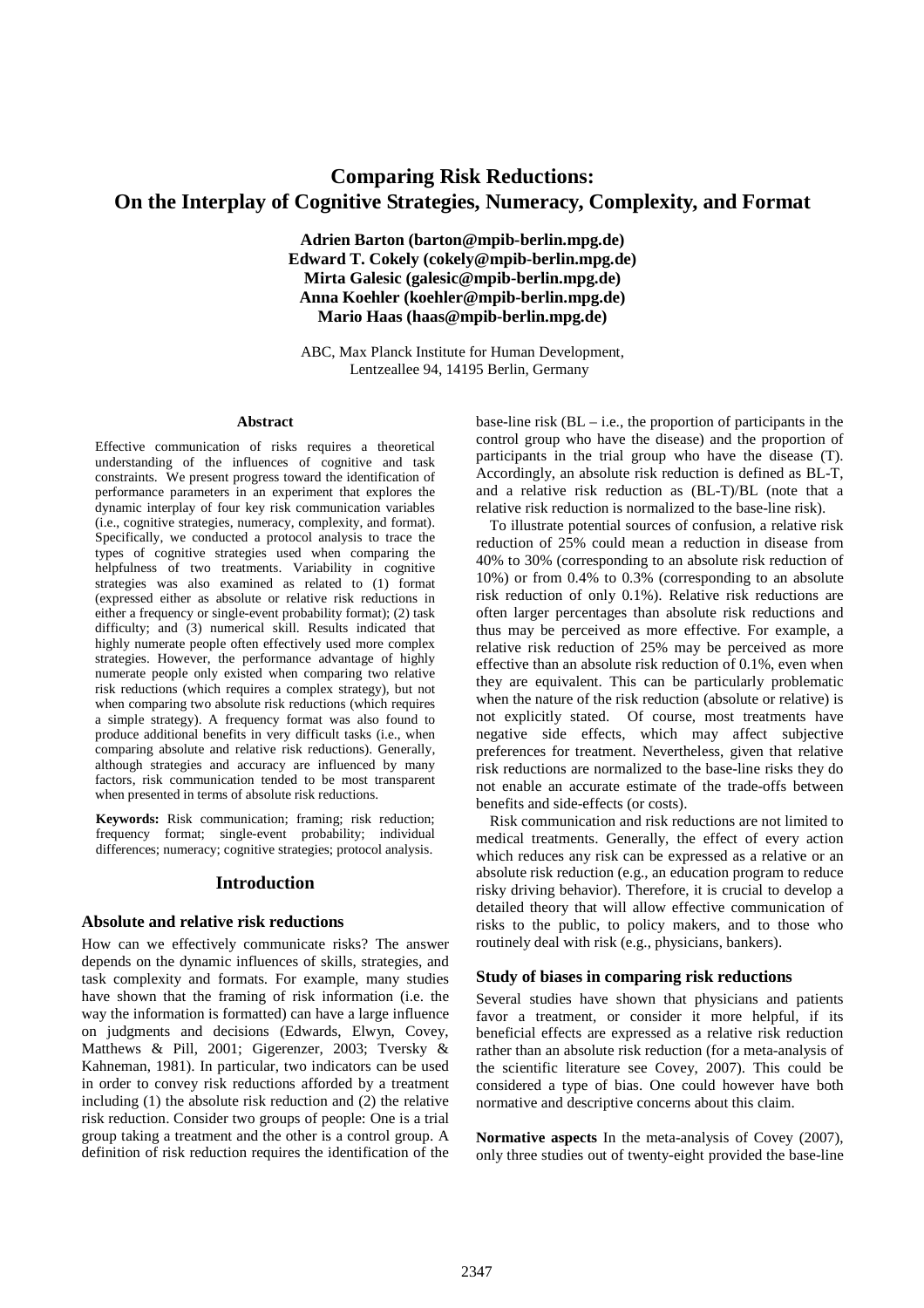risk in addition to the relative risk reduction. Without baseline risk there is no normative criterion enabling the determination of whether participants exhibit bias when comparing a relative with an absolute risk reduction.

When base-line risk is provided, it can be argued that participants are biased if they overestimate the same risk reduction in a relative format than in an absolute format. However, the meta-analysis on these three studies did not provide a clear indication that people favor risk reductions framed in a relative format when base-line risks were provided. Moreover, one cannot determine the direction of the bias. Do people overestimate the efficiency of treatments whose risk reduction is communicated in a relative format? Alternatively, do people underestimate the efficiency when it is communicated in an absolute format? Interestingly, Covey (2007) also questioned whether the relative nature of the risk reduction was sufficiently explicit: In some studies, participants may have interpreted the relative risk reduction as an absolute one. Covey concluded that this bias may be partially attributed to the methodological procedures.

**Descriptive aspects** To the best of our knowledge, research has yet to directly investigate the cognitive strategies people use when trying to estimate the helpfulness of a treatment on the basis of its risk reduction – whether absolute or relative. The examination of cognitive strategies is a necessary part of ongoing psychological research, in order to assess the most common misconceptions. Moreover, several studies have mixed probability/frequency formats, which can complicate interpretation (*i.e.*, probability on one side and frequency on the other side). For example, Sheridan, Pignone and Lewis (2003), expressed relative risk reduction as probability and absolute risk reductions as a mixture of probability and frequency (for further discussion see Gigerenzer, 2003). If one wants to study the difference caused by relative versus absolute format, one should express all risk reductions consistently (frequency or singleevent probability).

### **Experiment**

We conducted an experiment and protocol analysis in order to examine the cognitive strategies people use when comparing different risk reductions in conjunction with the influence of numeracy, format (absolute or relative risk reduction, frequency or single-event probability), and task difficulty. All materials provided base-line risks, and made clear for each risk reduction whether it was absolute or relative, specifying the reference class to which the risk reduction applied.

### **Method, material and procedures**

Fifty-five participants (28 men, 27 women) were recruited at the Max Planck Institute for Human Development (Berlin) and paid 17€ for their participation. Participants completed a demographics questionnaire (e.g., sex, age) and the numeracy test of Lipkus, Samsa and Rimer (2001), which assesses one's general facility with probabilities (note: an

additional item was taken from the scale of Schwartz, Woloshin, Black and Welch, 1997 – the item involving a coin toss).

**Structure of each task Every participant was given four** risk reduction tasks, each quantifying the helpfulness of two treatments either in a relative or in an absolute risk reduction format. In every task, two diseases were presented. For each of them, the following information was given: the base-line risk (BL), the amplitude of the risk reduction (RR) and the reference class (RC) of the risk reduction. The reference class was presented as either (1) the whole population, which corresponds to an absolute risk reduction; or (2) the population who would otherwise get the disease, which corresponds to a relative risk reduction.

**Absolute risk reduction and relative risk reduction** The four tasks had the same structure, including independent variables  $BL_1$ ,  $RR_1$ ,  $BL_2$ ,  $RR_2$  (integers) and  $RC_1$ ,  $RC_2$ (expressions); the instructions read as follows: $<sup>1</sup>$ </sup>

"[First paragraph] Consider two different diseases  $D_1$  and  $D_2$  with similar symptoms; for each of them, a particular treatment (which can be for example a vaccine, a medical prescription, a particular lifestyle…) could reduce the risk of contracting the disease. [Second paragraph] *BL1*% of the whole population normally get the disease  $D_1$  in their life. But following the treatment A would prevent *RR1*% of *RC1*. [Third paragraph] *BL2*% of the whole population normally contract the disease  $D_2$  in their life. But following the treatment B would prevent  $RR_2$ % of  $RC_2$ ."

The expressions  $RC<sub>1</sub>$  and  $RC<sub>2</sub>$  read either as "the whole population", which will be abbreviated "Abs" (as this corresponds to an absolute risk reduction); or as "the population who would otherwise get this disease", which will be abbreviated "Rel" (as this corresponds to a relative risk reduction).

**Frequency or single-event probability** Half of the participants (*N*=27: 15 men, 12 women) received their instruction in a modified single-event probability format; the second and third paragraph then read as follows:

"[Second paragraph] An average person in the whole population has a  $BL_1\%$  probability of getting the disease  $D_1$ in her life. But following the treatment A would reduce the probability of getting this disease of *RR1*% for *RC1*. [Third paragraph] An average person in the whole population has a  $BL<sub>2</sub>$ % probability of getting the disease  $D<sub>2</sub>$  in her life. But following the treatment B would reduce the probability of getting this disease of *RR2*% for *RC2*."

In this single-event probability format, the expressions  $RC<sub>1</sub>$  and  $RC<sub>2</sub>$  read either as "an average person in the whole population", abbreviated as "Abs"; or as "an average person in the population who would otherwise get the disease", abbreviated as "Rel".

 $\overline{a}$ 

<sup>&</sup>lt;sup>1</sup> The original text was presented in German.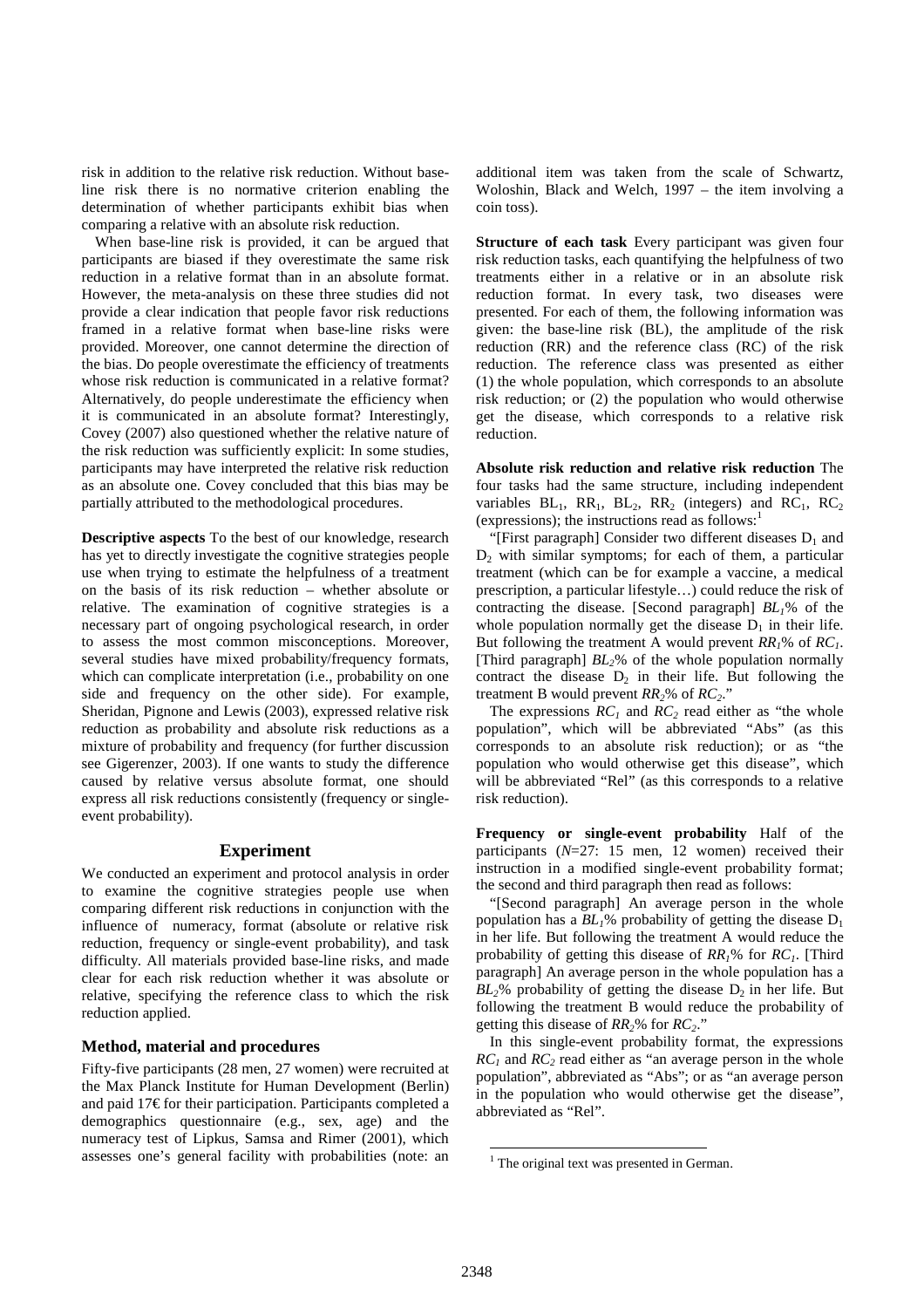**Tasks** The following values were used across the four tasks:

Table 1: Independent variables for the four tasks<sup>2</sup>

|                | $BL_1$ | RR, | RC <sub>1</sub> | BL <sub>2</sub> | RR <sub>2</sub> | $RC_2$ |
|----------------|--------|-----|-----------------|-----------------|-----------------|--------|
| $T_1$          | 15     |     | Abs             | 20              | 4               | Abs    |
| $T_2$          | 30     |     | Rel             |                 | 10              | Rel    |
| $T_{3}$        | 15     |     | Abs             | 10              |                 | Rel    |
| T <sub>4</sub> |        |     | Abs             |                 |                 | Rel    |

The order was randomized in the following way: half of the participants received the tasks in the order  $T_1$ ,  $T_4$ ,  $T_3$ ,  $T_2$ ; and the other half in the order  $T_3$ ,  $T_2$ ,  $T_1$ ,  $T_4$ .

**Dependent variables** At the end of each task, the participants were asked to indicate their answers to the two following questions. *Question 1*. "Without treatment, which disease is more dangerous for the whole population? (1) The disease  $D_1$  is more dangerous than the disease  $D_2$ . (2) The disease  $D_2$  is more dangerous than the disease  $D_1$ . (3) Both are equally dangerous." *Question 2*. "Which treatment would be more helpful for the whole population? (1) The treatment A would be more helpful for prevention of disease  $D_1$  than the treatment B for prevention of disease  $D_2$ . (2) The treatment B would be more helpful for prevention of disease  $D_2$  than the treatment A for prevention of disease  $D_1$ . (3) Both treatments would be equally helpful."

**Normative strategies** The normative strategy for question 1 consists of selecting the disease whose base-line risk BL is higher. Question 1 was only given to prevent an invalid conversational implicature. The maxim of quantity of Grice (1989) enjoins not to make a contribution more informative than is required. If we had only asked question 2, this could have suggested that base-line risks had to be used to answer this question. The addition of question 1 limits the reasons to believe this. This was necessary as a critical issue of our study involve analyses of the answers to question 2.

Question 2 asked which treatment is the most helpful for the *whole population*. Therefore, it required the selection of the treatment with the higher absolute risk reduction. When the effect of the treatment was expressed as a relative risk reduction, one had to multiply this value with the base-line risk in order to get the absolute risk reduction. When both risk reductions were absolute, the normative strategy was to select the treatment which had the highest RR value (this is a simple task). When both risk reductions were relative, the normative strategy was to select the treatment which has the highest  $BL \times RR$  value (this is a moderately complex task). And when one risk reduction was absolute and the other relative, the normative strategy was to compare the RR value of the absolute risk reduction with the  $BL \times RR$  value of the relative risk reduction, and to select the treatment

l

associated with the higher of these two values (this is a complex task).

Of note, there is an alternative interpretation of some instructions. Consider for example the task  $T_3$ , in which treatment A would prevent 2% of the whole population from getting this disease, whereas treatment B would prevent 1% of the population who would otherwise get this disease from getting it. Participants could think that the 2% of the whole population immunized by treatment A could be people who would anyway not get the disease; whereas treatment B is sure to save at least some people who would otherwise get this disease. This would lead to the selection of the treatment corresponding to a relative risk reduction as the best treatment, because it is *sure* to save some people (classified thereafter as strategy  $S5<sub>b</sub>$ ). Although this was not our initial understanding of the text, we acknowledge that it is a possible understanding and a "rational" interpretation.

**Classification of strategies** To trace cognitive strategies we conducted a concurrent protocol analysis. Participants were instructed to "think aloud" while completing risk comparison tasks. These verbal reports were then identified and coded based on the presence of unique processing products (for an example see Cokely & Kelley, 2009; but for a detailed review see Ericsson & Simon, 1993). Specifically, strategies were coded with respect to their complexity, which was operationalized as follows. In order to compare helpfulness of a treatment, participants could consider two numerical cues including (1) the risk reduction amplitude (RR), and (2) the base-line risk (BL). If a strategy used no more than one cue, it was classified as simple. If a strategy used both numerical cues or took into consideration the reference class RC (whose relevance to the problem is not obvious at a first sight) it was classified as complex. We divided the possible strategies as described in Table 2.

Table 2: Strategies: description and complexity

| S <sub>1</sub> | Select treatment with higher RR                   | Simple  |
|----------------|---------------------------------------------------|---------|
|                | value.                                            |         |
| S <sub>2</sub> | Ethical or intuitive considerations.              | Simple  |
| S <sub>3</sub> | Simple alternative strategies.                    | Simple  |
| S <sub>4</sub> | Select treatment with higher                      | Complex |
|                | $BL \times RR$ value.                             |         |
| S <sub>5</sub> | In case one RC is Abs and the other               | Complex |
|                | is Rel, either:                                   |         |
|                | $-S5a$ : select the treatment which has           |         |
|                | the highest value of RR (for                      |         |
|                | $RC = Abs$ ) or $BL \times RR$ (for $RC = Rel$ ). |         |
|                | $-S5b$ :<br>select the treatment                  |         |
|                | corresponding to RC=Rel.                          |         |
| S <sub>6</sub> | Complex alternative strategies.                   | Complex |
| S7             | Impossible to identify.                           |         |

The normative strategy for task  $T_1$  is S1; the normative strategy for task  $T_2$  is S4; and the normative strategy for tasks  $T_3$  and  $T_4$  is either S5a or S5b, depending on the

<sup>2</sup> Some lifestyle interventions could lead to very low relative risk reduction such as 1% relative risk reduction.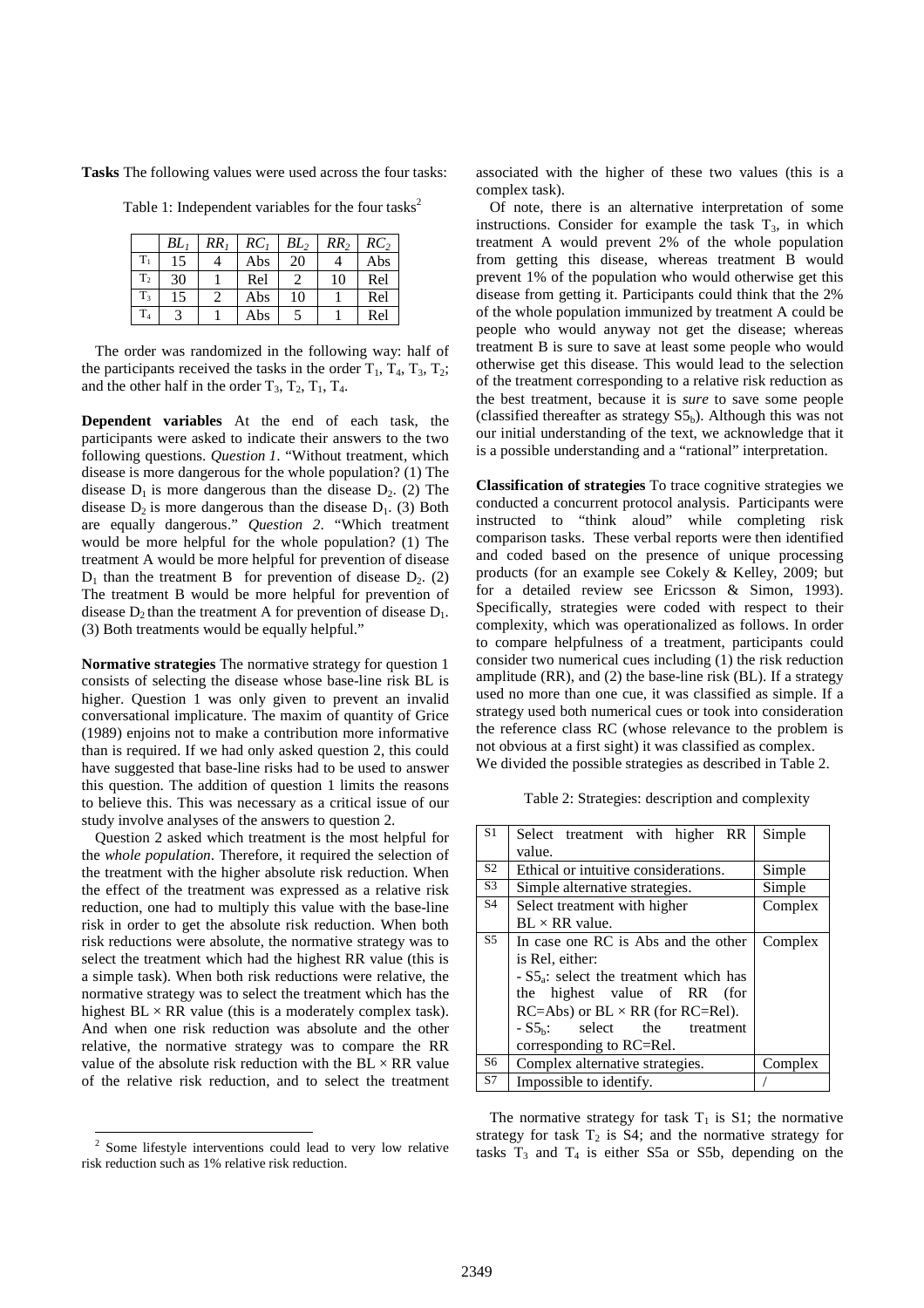interpretation of the task (it should be noted that both strategies S5a and S5b imply that the participant noticed the difference of reference class implied by the two treatments). Moreover, the strategies S1, S2 and S3 were classified as simple strategies; and the strategies S4, S5 and S6 were classified as complex strategies.

#### **Hypotheses**

We hypothesized that people should perform better on tasks that required simpler strategies (e.g., the more they would use the normative strategy); people would then perform better on  $T_1$  than on  $T_2$ , and better on  $T_2$  than on  $T_3$  and  $T_4$ . We also hypothesized that numeracy would predict complexity of strategies (for similar effects in risky choice see Cokely & Kelley, 2009) and that numeracy would also predict use of normative strategies.

Research has shown that some frequencies can be beneficial in some tasks (natural frequencies for Bayesian tasks, cf. Gigerenzer & Hoffrage, 1995; simple frequencies for conjunction effect, cf. Tversky & Kahneman, 1983). It is currently unclear whether frequencies that are strongly isomorphic to single-event probabilities can improve performance. We therefore also examined whether a frequency format would increase normative strategies (and for whom).

#### **Results**

l

**Numeracy** Numeracy  $(0-12)$  was assessed  $(M = 10.1)$ ,  $SD = 1.86$ ). Median split was performed to divide highly numerate ( $M = 11.5$ ,  $N = 29$ ) from less numerate ( $M = 8.5$ ,  $N = 26$ ) participants.

**Protocol analysis** Verbal reports of answers to question 2 were analyzed independently by two raters (MH and AB) and each classified in one of the seven categories. Across the coding of the 220 strategies (4×55) the inter-rater reliability was substantial ( $kappa = 0.61$ ,  $p = 0.001$ ).<sup>3</sup>

Participants used many different variants of similar strategies. For example, strategies which were coded as S3 included: select the treatment associated with the lowest RR; select the treatment associated with the highest BL. Strategies coded as S6 included: select the treatment associated with the highest ratio RR/BL; select the treatment associated with the highest ratio BL/RR; select the treatment associated with the lowest difference BL-RR. Strategies coded as S2 included: select both treatments, for ethical reasons; choose by gut feelings; choose at random. In S7, we categorized non verbalized strategies (e.g., "I think treatment A would be more helpful" or "[reading the instructions] Treatment B would be more helpful; yes, correct") and ambiguous strategies (e.g., "Most efficient for the whole population? Hmm, 1%, 1% [stammering] because… Prevention, more efficient for the prevention… [stammering]").

Figure 1 displays the proportions of strategies that were classified into the seven categories for respectively tasks  $T_1$ ,  $T_2$ ,  $T_3$  and  $T_4$ , separated for higher and lower numerate participants.

**Numeracy and complex strategy** For each participant, we computed, among the answers that were recognized (i.e. categories S1 to S6), the proportion of complex strategies. Highly numerate participants strongly favored more complex strategies ( $M = 0.57$ ,  $SD = 0.44$ ) as compared to low numeracy participants ( $M = 0.23$ ,  $SD = 0.27$ ),  $t(41.8) =$  $-3.39, p = 0.001$ , one-tailed<sup>4</sup>, Cohen's  $d = 1.1$ .



Figure 1: Frequency of strategies used in the four tasks

**Numeracy and normative strategy** For each participant, we computed the proportion of normative strategies (S1 for  $T_1$ , S4 for  $T_2$ , and S5 for  $T_3$  and  $T_4$ ) and non-normative strategies (including non-verbalized and ambiguous strategies). Overall, as the task complexity increased, the

 $\overline{a}$ 

<sup>3</sup> Results were similar and significant for either rater. The current data analysis is based on the coding of MH.

<sup>4</sup> Results show correction for unequal variances revealed by Levene's test.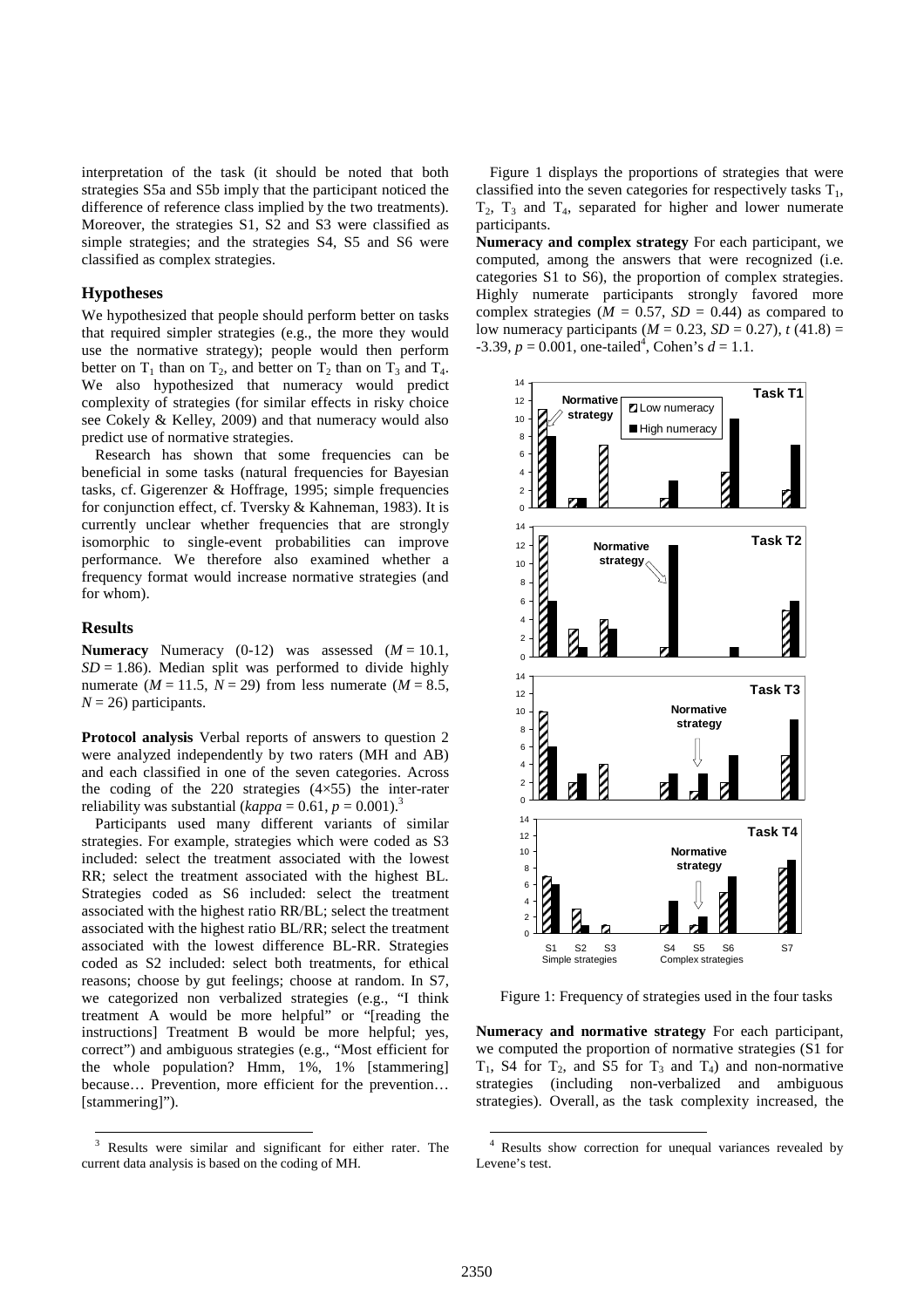proportion of normative strategies decreased linearly (*F* (1,55) = 30.4, *p* < 0.001, *R²* = 0.36).

Figure 2 shows the dependence of the performance on complexity of the tasks and numeracy. Participants low in numeracy only performed well in the simpler task,  $T_1$ (which simply required that one compares risk reduction numbers). When normative strategies were complex, less numerate participants were unable to solve the corresponding task. Highly numerate participants performed well in both simple tasks  $(T_1)$  and moderately difficult  $(T_2)$ tasks. For example, on the task  $T_2$ , highly numerate participants more often used normative strategies  $(M = 0.52)$ ,  $SD = 0.51$ ) as compared to participants low in numeracy  $(M = 0.05, SD = 0.22), t (30.3) = -4.06, p < 0.001,$  onetailed<sup>4</sup>,  $d = 1.5$ . Both participants high and low in numeracy performed poorly in the most difficult tasks  $(T_3 \text{ and } T_4)$  (see Figure 2).



Figure 2: Proportions of normative strategies, depending on numeracy and format

**Format and normative strategy** Frequency formats did not improve performance on tasks  $T_1$  and  $T_2$ , which used the same reference class (absolute or relative) for both risk reductions. However, frequency formats did improve judgment for tasks  $T_3$  and  $T_4$ , which mixed absolute and relative risk reductions. Participants in the probability group never answered a single question correctly (Figure 2). When considering  $T_3$  and  $T_4$ , a two-way mixed ANOVA showed a moderate-sized performance difference between participants in the frequency and in the single-event probability condition,  $F(1,53) = 4.05$ ,  $p = 0.05$ ,  $R^2 = 0.07$ .

### **Discussion**

Our results illustrate that the efficacy of risk communication will predictably vary as a function of skill, format, and task difficulty. Our results suggest three major implications: (1) people low in numeracy tend to neglect reference classes; (2) highly numerate people tend to use more complex (but not necessarily normative) strategies in comparing risk reductions, and (3) frequency formats can increase the likelihood of attending to differences between reference classes, particularly when tasks are difficult.

#### **Numeracy and bias**

The protocol analysis provided a more detailed description of the types of strategies and thus biases that influence risk reduction comparisons. The most commonly used strategy was the direct comparison of the two risk reductions (strategy S1). This indicates that the most common bias – which is particularly pronounced in low numerate individuals – is a type of *reference class neglect.*  Participants tend to interpret all risk reductions as if concerning the same population. Consistent with Galesic, Garcia-Retamero, and Gigerenzer (2009), this suggests that most people are better able to understand absolute risk reduction (which always concerns the whole population) as compared to relative risk reductions (which are normalized to the population who would otherwise suffer the effect from the risk). This further suggests that people may commonly overestimate the helpfulness of a treatment when expressed as a relative risk reduction (Covey, 2007).

Individuals high in numeracy were less likely to exhibit reference class neglect: Numerate individuals performed as well in comparing two absolute as two relative risk reductions. It must be stressed that our sample was generally highly numerate, in comparison with the scores observed in the general population (cf. Galesic & Garcia-Retamero, 2008). This suggests that only a very small portion of the population would normally be likely to understand the meaning of relative risk reductions.

Results indicate that, in order to limit reference class neglect, risk reduction communications should be presented in an absolute reduction format. Relative risk reduction is an artificial construct, normalized to the base-line risk. When relying on relative risk reduction for risk communication one must be sure that the interlocutor is highly numerate and base-line risks should also be provided. Given that relative risk reductions do not provide additional information and otherwise may obscure benefits, their use should be limited.

Our study also revealed an unanticipated obstacle in the interpretation of risk communication data. Although we provided the base-line risk, made clear the reference class concerned by the risks reductions, and consistently used the same wording (frequency or single-event probability), protocol analysis revealed an unexpected interpretation of some texts and its associated normative strategy (namely  $S_5$ ). Generally, process tracing techniques, such as protocol analysis, seem to be valuable yet underutilized when examining biases and the rationale of various judgments.

#### **Numeracy and complexity of strategy**

Highly numerate participants consistently used more complex strategies (even in the task  $T_1$ , where the normative strategy, S1, is simple). They also used more numerical cues and used a cue (the reference class) whose relevance to the problem was not immediately obvious. This suggests that numeracy may generally predict a beneficial metacognitive